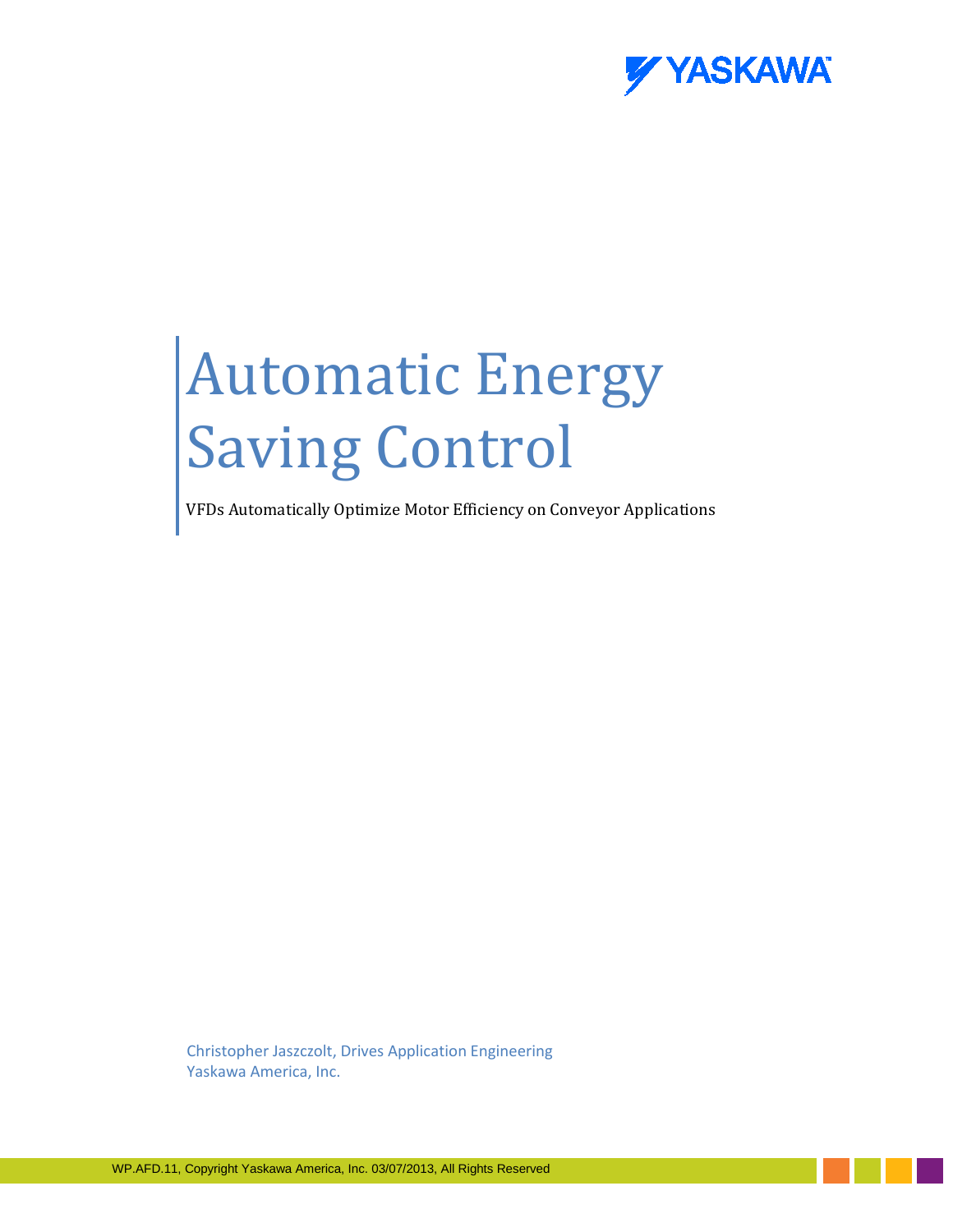

In the present economy, consumers are caught up on how and where they can save on energy. One such way is to utilize a Variable Frequency Drive. A Variable Frequency Drive (VFD) is a reliable electronic device that efficiently operates a three-phase electric motor. These drives or inverters, as they are also called, are used to control motors in building automation, industrial, pumping, agricultural, irrigation, and water/wastewater applications. The energy saving benefits of utilizing VFD's in fan and pump applications have been well established and documented. The costs of a VFD and its installation for various pump and fan systems can usually be paid back in energy savings within a few years. However, not every application can benefit in the same manner as can those with variable torque loads.

Consequently, consumers continue to search for new avenues of reducing their energy consumption. In line with that concept, some inverters now have the ability to automatically save energy by optimizing motor efficiency. With time and patience, any drive can be fine tuned to optimize motor efficiency. However, many VFD's are usually capable of only optimizing a motor's efficiency at one specific load condition. On the other hand, some VFD's now have an energy savings control feature designed to automatically optimize motor efficiency at any given load point.

With a drive's automatic energy savings control, industrial applications can now begin to benefit from energy savings. Not all industrial applications run their motors at rated load. Those applications that do run at rated load generally do not do so on a full time basis. One such application that can benefit from energy savings control is a conveyer.

Conveyors are used in a broad range of industries to move packaged goods, assemblies, process byproducts, or any material from one place to another. Airports, mines, cement plants, distribution facilities, assembly, and food processing plants all utilize conveyors. Conveyors are typically constant torque loads, meaning the required torque to drive a conveyor is independent of speed.

When sizing drives and motors for conveyors, the heaviest load needs to be considered. Quite often, speed, load, and Acceleration/Deceleration testing is performed to determine the proper drive and motor size. Hence, conveyers are generally oversized to accommodate its peak load requirements. As a result, conveyers may experience periods of time where the load placed on the conveyer is not at its maximum capability. There may even be periods of time where the conveyer runs lightly loaded or completely unloaded. Unloaded operation may occur with conveyers because it is sometimes unjustifiable to continuously start and stop a conveyer. In some cases, such as in large mining conveyers, a long painstaking process would be required to restart a conveyer. In addition to the timing aspects, starting and stopping these conveyers could stress the coupling and joints holding the conveyer belt sections together. Likewise, the belt's rubber could undergo thermal stress as it cycles from a warm running state to cold state when it is stopped, which could eventually snap or tear the belt. It is in these cases where a drive's automatic energy savings control can be utilized.

Conveyers typically run continuously at a fixed speed, where the only change is the load itself. A fixed amount of torque is always required to overcome the frictional portion (machine drag) of the total load.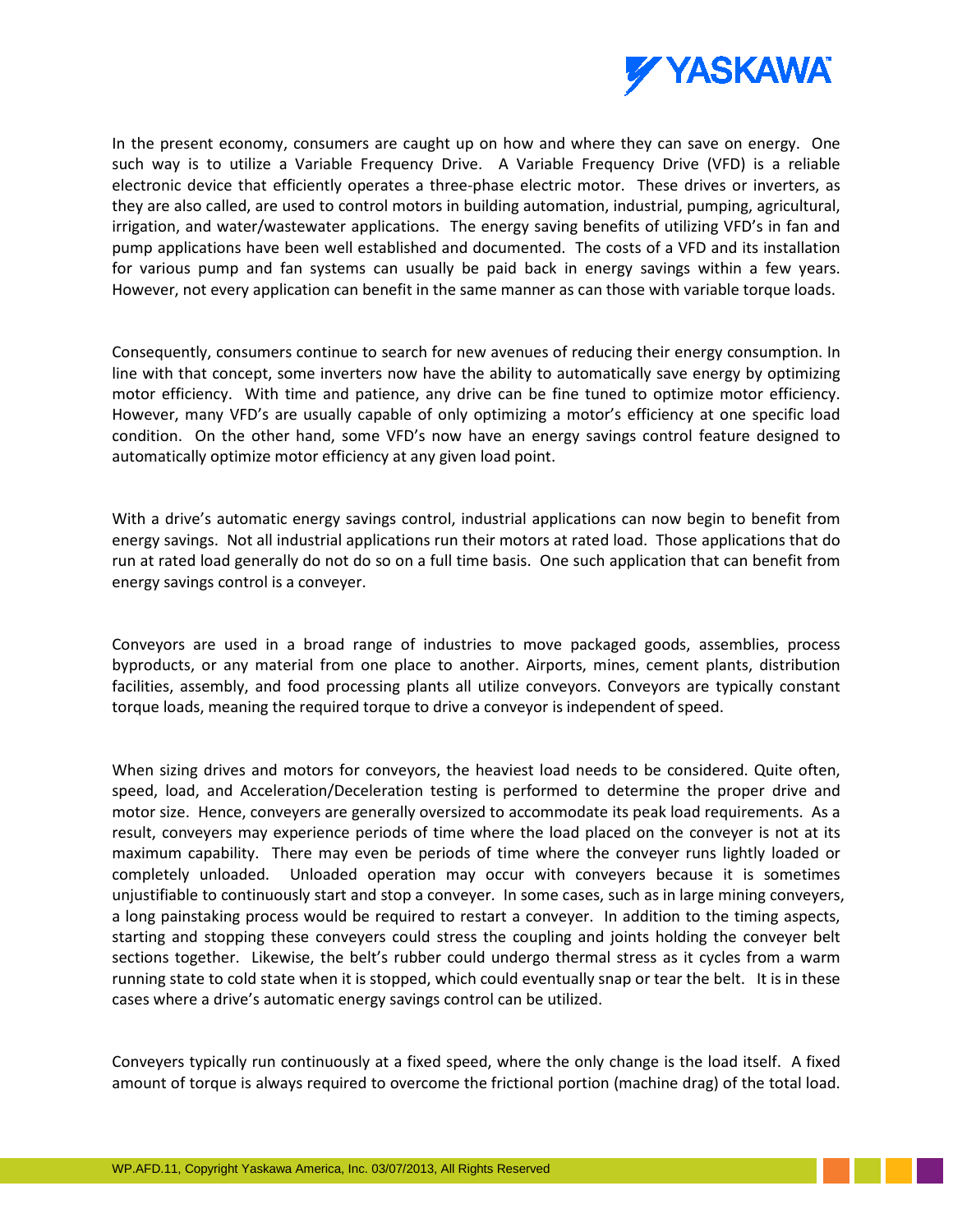

Therefore, the motor will never be in a no-load state, but the conveyer may run for long periods with very light loads.

A VFD's energy savings feature is designed to be utilized during these lightly loaded conditions. A motor is typically designed for maximum efficiency at rated slip. However, less slip will be required to generate torque at lower load demands. Therefore, slip will decrease as the load placed on the motor is reduced. As slip decreases further and further away from rated slip, the motor becomes less and less efficient.

By design, VFD's operate motors by applying varying frequency to vary motor speed. The applied frequency is such that the motor generally operates within its normal full load slip value. However, VFD's are designed to apply rated slip only at rated load. Therefore, a drive will only run the motor near its optimum efficiency while running at rated load. Energy savings control regulates the drive's output such that the motor always runs at rated slip to continuously optimize motor efficiently regardless of the load condition.

A drive with its energy savings function enabled optimizes slip by first determining the amount of power being supplied to the motor. Then, the drive will calculate the amount of power that should be supplied to the motor based on the frequency range, tuned motor parameters, and power measurements. Once the drive has calculated the right amount of slip to run the motor at its maximum theoretical efficiency, the output voltage is adjusted until the calculated amount of slip is achieved. Therefore, energy savings control improves motor efficiency by regulating the amount of slip through adjustments in the output voltage.

As previously stated, conveyer applications must continuously accommodate for the friction required to move the conveyer. Therefore, a conveyer could feasibly run at 20% of motor rated load without any actual load placed onto the conveyer. The actual percentage of motor rated load will impact the amount of energy savings. Energy savings will have its largest impact on motor efficiency at no-load.

Figures 1 and 2 show the power required to run the same load with and without energy savings control. The series in blue (V/f) designates a drive running a given load with a default constant torque volts-perhertz pattern. The red series (V/f + ES) has the drive's energy savings function enabled. The v/f pattern using energy saving has its voltage continuously adjusted away from the default pattern to optimize slip.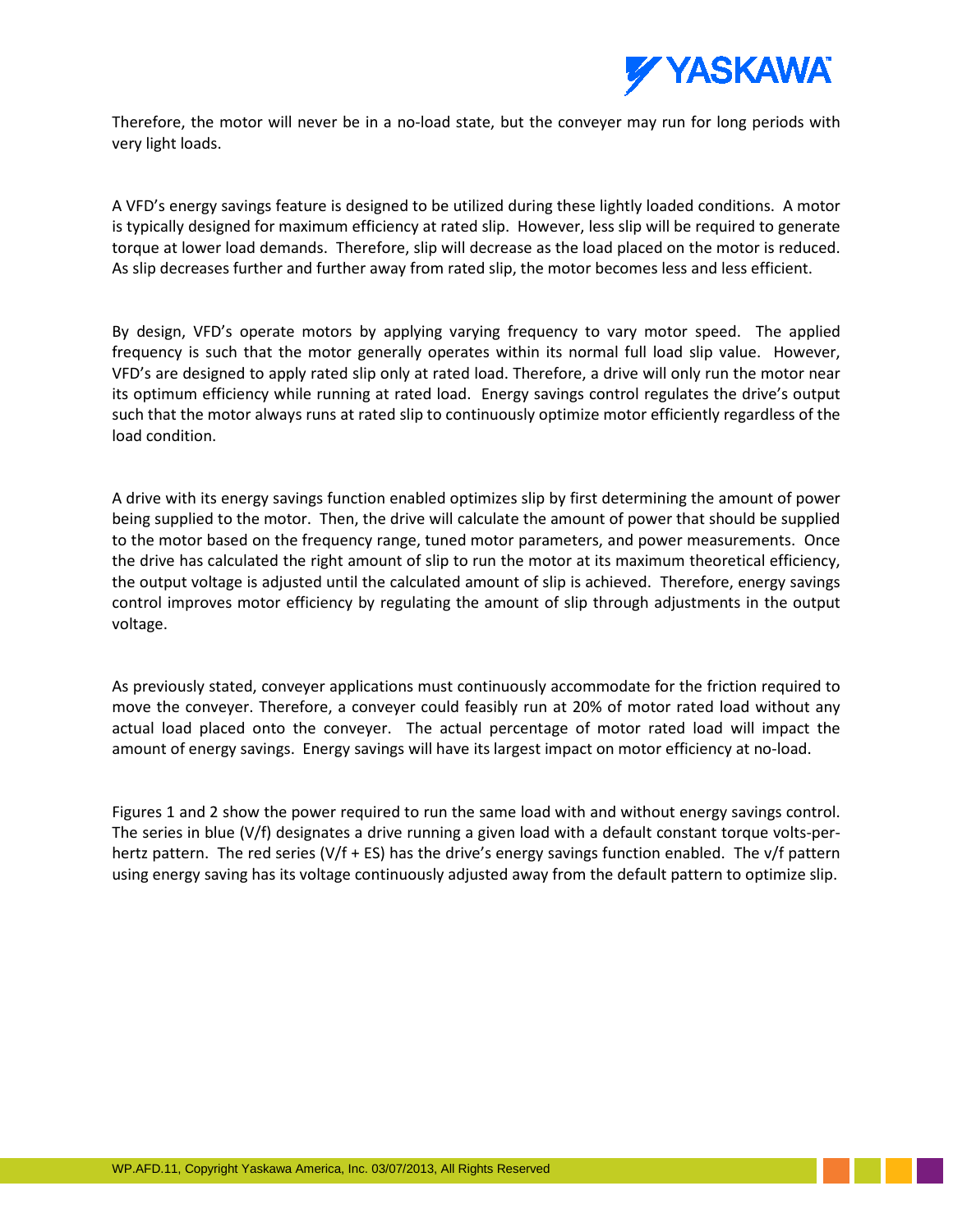



Figure 1: Power Consumption at 48 Hz



Figure 2: Power Consumption at 60 Hz

As figures 1 and 2 show, less power is required to run the same load when energy savings is utilized. The reduction in energy consumption is approximately the same at each load condition regardless of the operating frequency. In the case of our conveyer example, energy savings can be quite significant even at a 20% load. At 20% load, the drive will reduce energy consumption by greater than 10 % at both 48 Hz and 60 Hz.